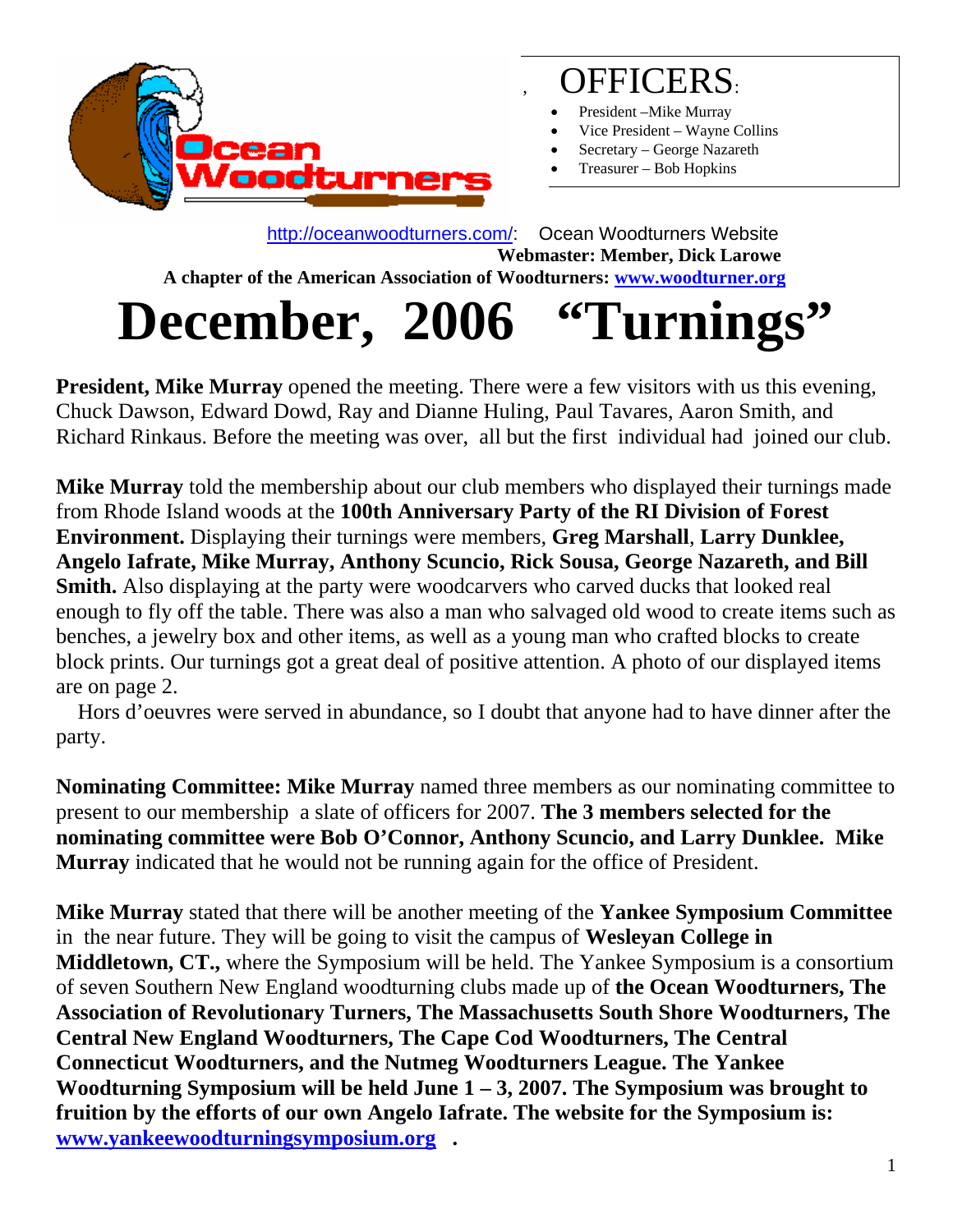**Rick Sousa a**nnounced that he wants to have a **small bowl challenge** for next month's meeting. **Angelo Iafrate** offered the use of his basement workshop which has six lathes. On a Saturday before the December meeting, Angelo will have two separate 3 hour sessions, with 6 members at each session. One session will be in the morning, and the other session will be in the afternoon. **Rick Sousa and Larry Dunklee** will be there to assist the turners. At our December meeting, the membership will critique each bowl. There is no charge for these sessions.

**Rich Lemieux** announced that **Ocean Tides,** the school where he teaches woodturning, is expanding his program after the first of the year. He is looking for members who are willing to be one-on-one mentors with his students. The school is in Narragansett, RI. **Treasurer's Report: Bob Hopkins** reported a balance of \$1041.56 before some outstanding payments are made. **Bob also reported that he is now accepting the \$10 dues from all members for 2007. There will be a notice later in the newsletter telling you where to send your dues.** 

**New Business: George Nazareth made a motion that the Ocean Woodturners join the Rhode Island Forest Conservator's Organization for dues of \$20 per year. The motion was seconded and was passed unanimously. It was then suggested that Larry Dunklee be the contact person who will receive the RIFCO newsletters and attend their meetings. It is our hope that by educating these forest owners of our need for wood, more wood will be made available to us as woodturners and less unwanted timber will be discarded needlessly.**



**Here i 100th s the Ocean Woodturners display of turnings at theAnniversary of the RI. Div. of Forest Environment**